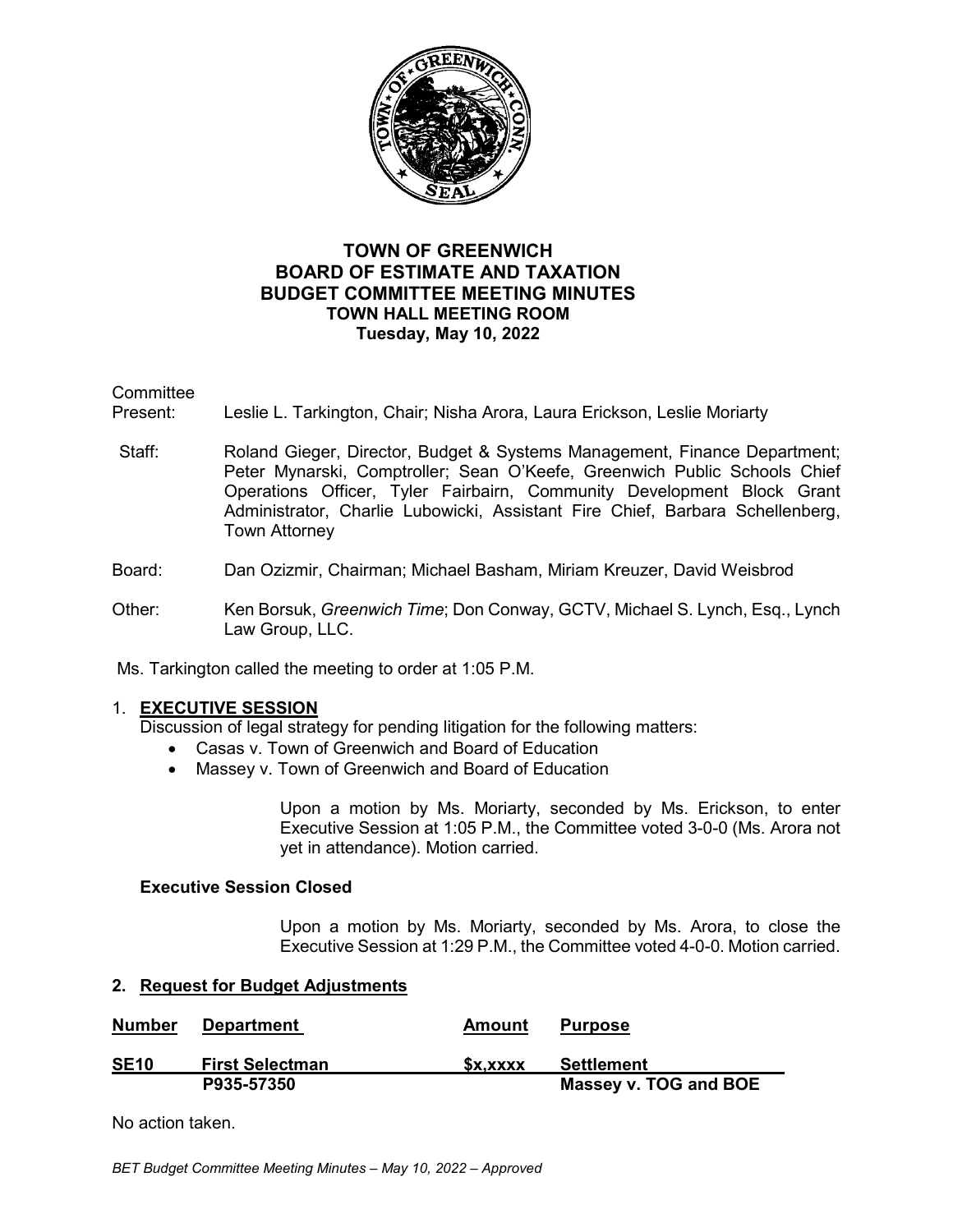# **SE-11 First Selectman \$x,xxxx Settlement Casas v. TOG and BOE**

No action taken.

Upon a motion by Ms. Erickson to take ED-12 out of order, seconded by Ms. Moriarty, the Committee voted 4 -0-0. Motion carried.

| <b>ED-12</b> | <b>Board of Education</b> | \$1,566,171 | <b>Additional Appropriation</b> |
|--------------|---------------------------|-------------|---------------------------------|
|              |                           |             | <b>ARP (ESSER II) Funds</b>     |

The Schools Chief Operations Officer, Mr. O'Keefe stated that the Greenwich Public Schools (GPS) has been the recipient of four COVID related grants:

- ESSER I \$758,160
- Coronavirus Relief Fund \$1,203,684
- ESSER II \$4,268,046 in total, partially appropriated in May 2021 by the BET for \$2,701,875 leaving a balance of \$1,566,171 to be appropriated
- ESSER III (also, referred to as ARP) \$9,592,155 to be appropriated

Mr. O'Keefe said that the Coronavirus Relief Fund monies were fully appropriated and spent through FY 2021. He told the Committee that the funds were spent for facilities supplies and equipment and teaching and learning supplies.

The ESSER II grant for the \$2,701,875 initial expenditures in FY 2021 was for certified staff, noncertified staff, technology for students and teachers and supplies, all related to COVID. The remaining balance of \$1,566,171 was almost entirely for staff salary and benefits including benefits of \$285,506 coordinated with Budget Director, Mr. Gieger. Mr. O'Keefe confirmed that the funds were not yet fully spent. A member asked Mr. O'Keefe where the ESSER funds has been spent by each school. He answered that he can do that and would supply that information.

The Chair asked Mr. O'Keefe if the ESSER II Grant for FY 2022 had been presented to the Board of Education (BOE) for approval. He responded that they were reviewed by the BOE Finance Committee and all of the related materials to each grant are put into the monthly package for the full BOE meeting, offering that they want to be as transparent as possible. Ms Arora stated that the grants should be approved by the BOE membership.

There were a number of audit and tracking of expenditures related questions. Mr. Mynarski informed the Committee, that the initial BOE and Town COVID related grants were in the process of being audited. Mr. Mynarski explained how the Finance Department was preparing to meet future audit and administrative burdens by working collaboratively with the BOE and other departments. In addition, Mr. Mynarski clarified the audit process for the various related grants and the difference between the Town's ARP money versus the BOE's various ESSER and ARP grants.

> Upon a motion by Ms. Moriarty, seconded by Ms. Erickson, to approve the additional appropriation of \$1,566,171 of ESSER II (ARP) funds, the Committee voted 3-1-0 (Ms. Arora voted no). Motion carried.

# **ED-11 Board of Education \$9,592,155 Additional Appropriation ARP (ESSER III) Funds**

For the ARP (ESSER III) grant, Mr. O'Keefe reported that the total of \$9,592,155 was either partially spent or committed through the year's FY 2022 to FY 2024. The focus of the grant is on transformation and at least 20% of the grant must be spent on 1) learning loss, 2) learning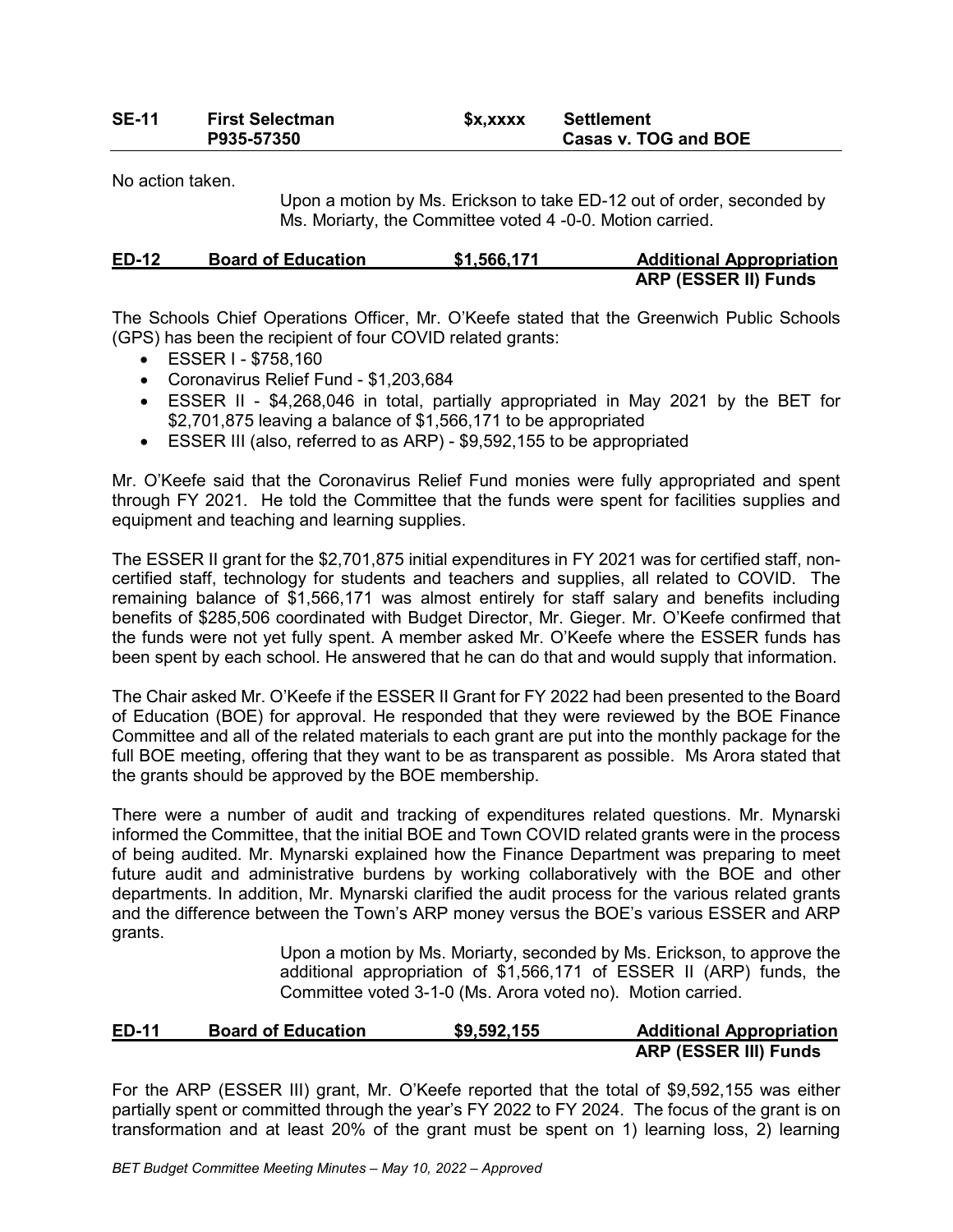acceleration, 3) academic renewal or 4) student achievement. He explained the term transformation for the Schools includes: 1) \$4,602,363 for human resources, 2) \$971,099 for benefits, 3) \$140,846 for food services, and 4) \$1,494,392 for teaching and learning.

Mr. O'Keefe said that the process started in spring 2021 with a deadline of August 24, 2021 to submit a request package to the Department of Education which determines eligibility for the projects. A member asked if the full BOE had approved these requests and who made the allocation decisions. Mr. O'Keefe stated that Dr. Toni Jones, Mr. O'Keefe and a number of Schools employees put together a plan. It was shared with the BOE Finance Committee. A Budget Committee member stressed that the Finance Committee is a subcommittee and not the full BOE, and expressed concern that the submission was not approved by the full BOE.

The Chair asked if the ESSER III grant was a reimbursement program. Mr O'Keefe stated he was pretty sure the money was upfront and had been received. She then requested that the interest received be allocated back to the program.

Ms. Tarkington requested that Mr. O'Keefe meet with Mr Geiger to determine if any of the items in ESSER III are capital projects. If so, she asked him to prepare "CIP" sheets for the full BET meeting so that they can be booked in Capital and followed in the Open Capital Reports.

Ms. Tarkington stated that she was uncomfortable supporting FY 2024 requests due to the possibility of future changes. She also mentioned reviewing the benefit charges with Finance due to the increase in health care costs.

Ms. Arora continued to express her concern that the full BOE did not approve these allocations and stated she would not vote for this request. Ms. Tarkington agreed with Ms. Arora' s comment and stated she was concerned about future allocations in FY 2023 and FY 2024. She asked if ESSER or Town ARP funds can be modified. Mr. Mynarski responded that Town ARP funds can be reallocated depending on spending patterns.

Ms. Moriarty commented that she felt the BOE was fully aware of allocations and the spending of the various COVID grant funds. She said they are reported to the BOE on a monthly basis.

Ms. Erickson wanted to know if we are changing the appropriated allocations for ESSER III for future years especially in the area of human resources. She wanted to know if the COVID related employees already hired would be impacted. Ms. Arora responded that she only wanted the FY 2023 and FY 2024 allocations to go back to the full BOE for their approvals and she was okay with whatever was already spent without being approved by the BOE.

> Ms. Erickson made a motion, seconded by Ms. Moriarty, to approve the additional appropriation of \$9,592,155 of ARP (ESSER III) funds.

> Ms. Tarkington made a motion to amend Ms. Erickson's motion to send back the allocations for FY 2023 and 2024 to the full BOE for their approvals. Ms. Arora seconded the motion. The Committee voted 3-1-0 to amend the original motion (Ms. Erickson voted no). Motion carried.

> Upon a motion by Ms. Erickson, seconded by Ms. Moriarty, to approve the full additional appropriation of \$9,592,155 of ARP funds with the condition that the full BOE approve the FY 2023 and FY 2024 portions, the Committee voted 3-1-0 (Ms. Arora voted no). Motion carried.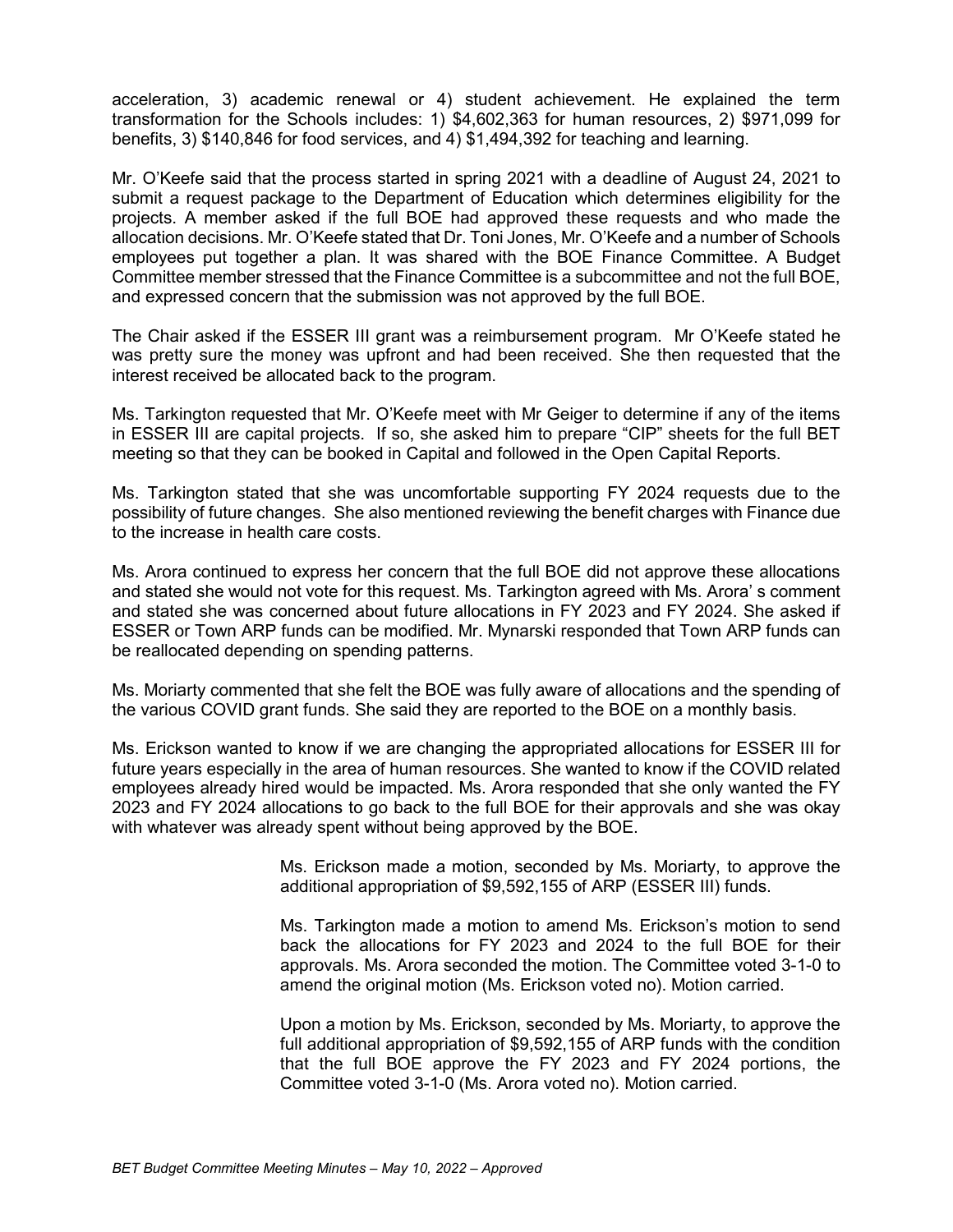| CD-1 | <b>Community Development</b> | \$1,002,042 | <b>Approval to Use</b>    |
|------|------------------------------|-------------|---------------------------|
|      | Q197                         |             | <b>CDBG PY2022 Budget</b> |

Mr. Fairbairn presented the Program Year 2022 Community Development Block Grant to the Budget Committee for \$1,002,042. He said that this was the annual entitlement grant submission brought forward each year. Mr. Fairbairn explained the process. He said it starts when they send out the applications in January to the various entities and give them 30 days to apply for a grant. There are a series of public hearings for the applicants to present their cases for the grants submitted. The RTM Advisory Committee is made up of members from each RTM District, members of the community and two BET members. The Advisory Committee sends their recommendations to the First Selectman. He makes his selections. After approval by the BET, the proposed expenditures must go to the RTM for the June meeting to meet the August deadline.

Mr. Fairbairn stated that the total grant was made up of three pieces as follows:

- Estimated Entitlement for CDBG Program Year 2022 \$808,558
- Reprogrammed Prior Year Funds to Program Year 2022 \$172,768.73
- Reprogrammed CDBG-CV Funding \$20,717.10
- Total \$1,002,042.

Ms. Erickson asked about the Nathaniel Witherell Pavilion proposed budgeted item from the FY 2021 Program. Mr. Fairbairn said that the project came in under budget and it made up a majority of the reprogrammed funds from the prior year or about \$90,000. He stated that they couldn't find any other Nathaniel Witherell projects that fit within the scope of that project and had to therefore return the funds to the current year.

Ms. Arora asked about how the CDBG program selects recipients for the grants. He responded that the Advisory Committee makes an effort to try to give everyone something. They look at the number of people served by each program, needs and prior awards. The First Selectman has the final say in the selection process. After his selections, they go to the BET and RTM for approvals.

Ms. Erickson wanted, for the record, to have the Agnes Morley Heights Window Replacement Project explained. Mr. Fairbairn stated that it was a multi-year project affecting more than one floor.

> Upon a motion by Ms. Moriarty, seconded by Ms. Arora, to accept and approve to use \$1,002,042 for the Community Development Block Grant Program Year Budget and the associated Resolution, the Committee voted 4-0-0. Motion carried.

The Committee stated that this would need a Public Hearing at the Monday BET meeting.

| FD-3 | <b>Fire Department</b> | \$275,000 | <b>Additional Appropriation</b>      |
|------|------------------------|-----------|--------------------------------------|
|      | A205-51100             |           | <b>Payment for Overtime Services</b> |

This item was presented by Assistant Fire Chief Charlie Lubowicki, He stated that the projected Overtime line shortage was related to the retroactive pay settlement for the recently settled Collective Bargaining Agreement. He said the encumbered amount was understated by approximately \$300,000. He also stated that the Fire Department froze spending to try to offset some of the shortfall. The problem was exacerbated by not recognizing the last thirteen days of the fiscal year for the payroll accrual.

Ms. Erickson wanted to have it stated that this shortfall was not a fair representation of the total shortfall and wondered why the previous transfer and the current appropriation request did not go together. Mr. Gieger assumed responsibility and stated that they were separated because one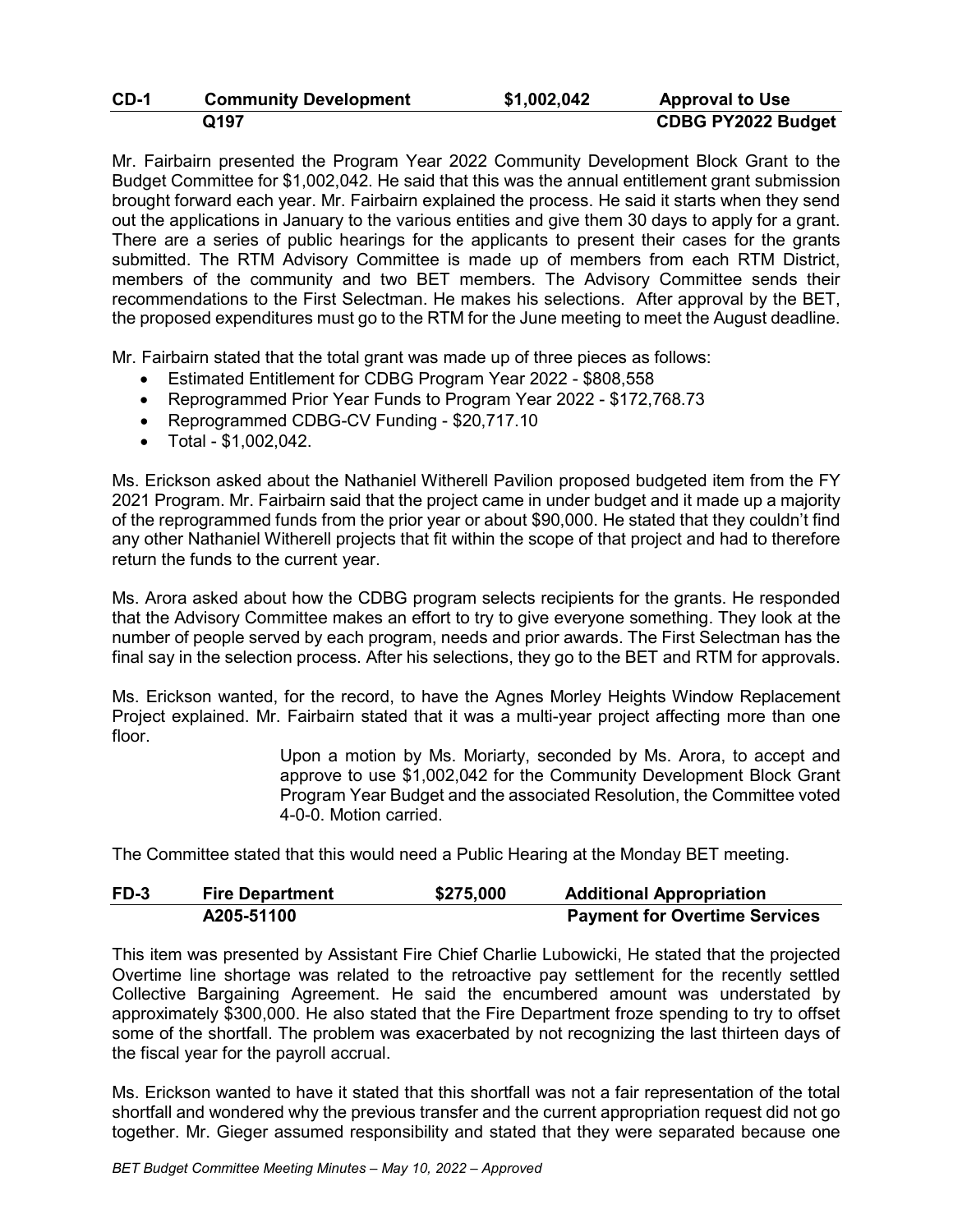goes to the RTM and one doesn't. He further explained they were waiting to determine the exact amount to ask for to cover the shortfall. Ms. Erickson responded that when the item goes to the RTM, the explanos should fully explain that the total shortfall is \$520,000, not the \$275,000 requested now. Assistant Chief Lubowicki agreed and would make that clear before the RTM.

Ms. Moriarty warned and alerted everyone that this area would need further scrutiny during next year's budget deliberations and would like to revisit the way retroactive pay is budgeted.

> Upon a motion by Ms. Arora, seconded by Ms. Moriarty, to approve an additional appropriation of \$275,000 for Fire Department overtime as a Routine item, the Committee voted 4-0-0. Motion carried.

| $F1-3$ | <b>Finance Department</b> | \$35,000 | <b>Transfer</b>                     |
|--------|---------------------------|----------|-------------------------------------|
|        | N <sub>132</sub> 51470    |          | <b>Investment Advisory Services</b> |

Mr. Gieger told the Committee that this transfer is to create a line item to cover the hiring of an outsourced Chief Investment Officer firm, Vanguard, in the Other Post Employment Benefits (OPEB) Fund during the current year. He stated that the FY 2022-2023 budget already includes this change.

> Upon a motion by Ms. Moriarty, seconded by Ms. Arora, to approve a transfer of \$35,000 for Investment Advisory Services for the Other Post-Employment Benefits Fund as a Routine item, the Committee voted 4-0-0. Motion carried.

| <b>PL-2</b> | <b>Perrot Library</b> | \$15,000 | Transfer                 |
|-------------|-----------------------|----------|--------------------------|
|             | A710 401,405,415      |          | <b>Painting Expenses</b> |

Mr. Gieger presented this item on behalf of the Perrot Library. He stated that the item was a transfer to cover unanticipated expenses for painting at the library.

> Upon a motion by Ms. Moriarty, seconded by Ms. Arora, to approve a transfer of \$15,000 for painting expenses for the Perrot Library as a Routine item, the Committee voted 4-0-0. Motion carried

### **NEW BUSINESS**

### • **Economic Conditions Report**

Mr. Gieger presented this item and the highlights of his report are as follows:

- Conveyance taxes are still going well, and the April report does not include the sale of the commercial office building at 100 West Putnam Avenue.
- Mr. Gieger spoke with Building Inspector, Bill Marr and he said that the building permit activity did not include any large permits, simply a large number of permits.
- Interest income would increase due to interest rate increases.
- Property taxes were up because of the increase in property tax levy, change in collection cycle from COVID Executive Orders, and court stipulations continue to not be settled.
- Overall, all funds are doing quite well for both revenues and expenditures through ten months.

Ms. Tarkington stated that the Bureau of Labor Statistics (BLS) numbers are out for March with an increase in the CPI inflation rate of 1.3% for the month and 6.1% for the year.